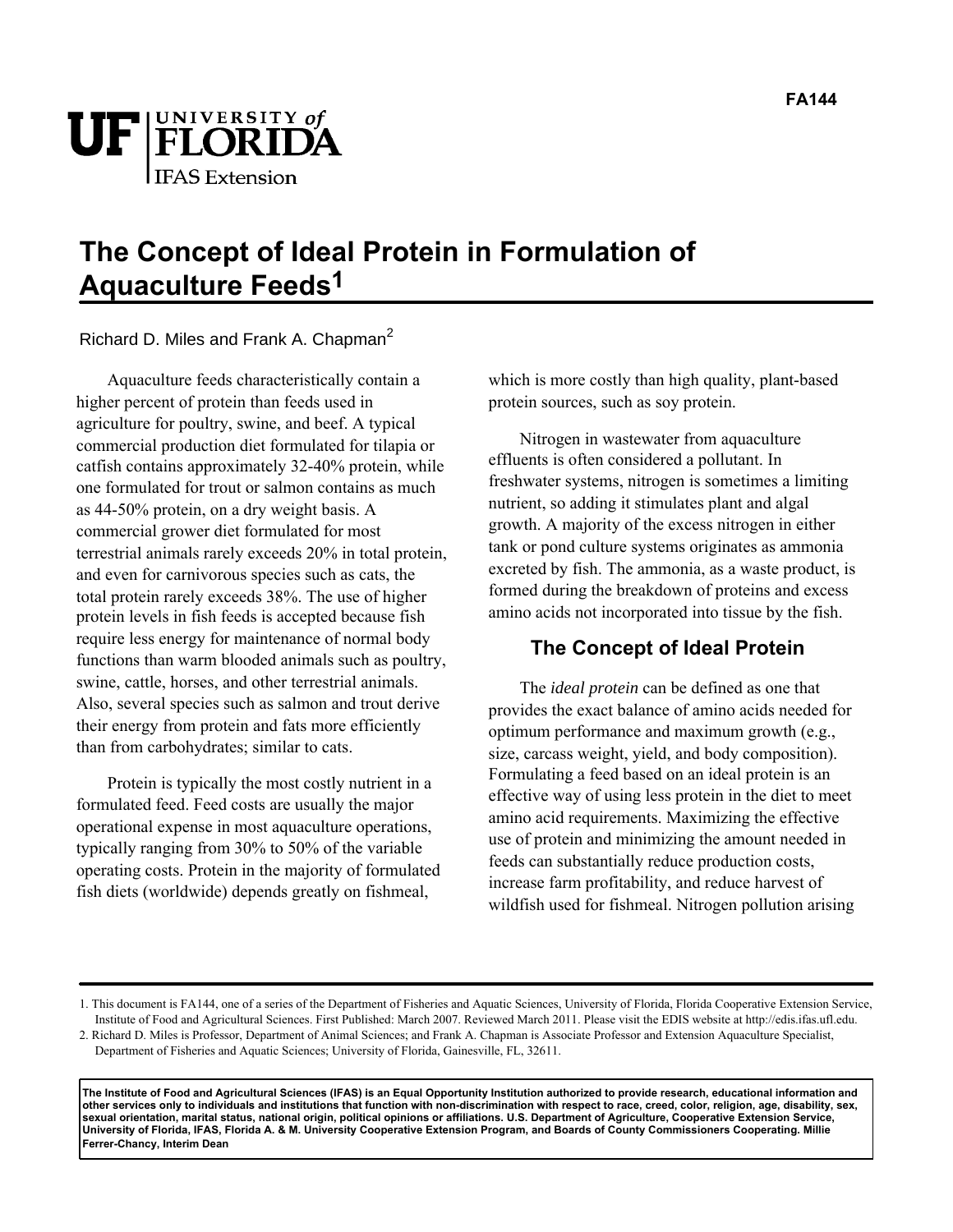from fish production can also be reduced by applying the concept of ideal protein to the formulation of fish feed, just as it is already being applied successfully to feeds for poultry and swine.

Fish do not have a specific protein requirement but rather a definite requirement for essential amino acids that comprise proteins. In other words, it is essential amino acids in dietary protein that a fish requires and not the protein per se. When protein is digested, the amino acids comprising it are released and absorbed into the body as either individual amino acids or shorter chains of amino acids, the di- and tri-peptides. There are about 20 known amino acids used as building blocks for the proteins in all living organisms. Ten amino acids are essential, and they must be incorporated into diets because fish either cannot synthesize them or can synthesize them at a rate that is inadequate for cellular demand. The other amino acids are classified as dispensable or dietary non-essentials because fish can synthesize them at a rate that meets cellular demand for protein synthesis. Both essential and non-essential amino acids are *required* by body cells whenever proteins are being synthesized.

If a fish feed contained a protein composed of the exact amount of each essential amino acid required by a particular fish species (i.e., mostly for deposition of lean body tissue), then this, theoretically, would be the perfect or ideal protein. The use of this ideal protein means that there will be no amino acid deficiency or excess. Furthermore, changes in the feed's amino acid composition would be made in a way that did not alter the relative ratios of amino acids. In other words, the ideal protein concept is built on the principle that amino acids are required and supplied in specific proportions to each other. Growing fish fed such a diet would use very few (if any) amino acids for energy. The amino acids would be used efficiently for maintenance, health, and synthesis of new structural proteins (i.e., lean fillets), which will result in maximum feed efficiency and growth.

The ideal protein concept in feed formulation requires that the essential amino acid requirements of the fish be met using digestible amino acids rather than total amino acids because fish, like other

animals, are not 100% efficient in utilizing what they consume.

### **Lysine: the Reference Amino Acid**

When discussing the ideal protein concept, each of the amino acids in the feed is related to the requirement for lysine (Table 1). Lysine is one of the ten essential amino acids. Using lysine as a reference, the target concentrations for each of the other essential amino acids are expressed as a percentage of lysine, which is set at 100% (Table 1). For instance, in Table 1 the lysine requirement is 1.43% of a feed that contains 3,000 kilocalories of digestible energy per kilogram. The arginine requirement is 84% of the lysine requirement or 1.20% of the feed. Thus, it becomes obvious that once the lysine requirement is established for each fish species of commercial interest, specific feeds for a particular species are easily formulated.

| Amino Acid              | Essential<br>Amino Acid<br>Profile<br>(Expressed as<br>a % of<br>Lysine) | % Amino Acid in<br>Feed<br>(Energy base is<br>3000 kcal DE/kg<br>$feed$ <sup>1</sup> |
|-------------------------|--------------------------------------------------------------------------|--------------------------------------------------------------------------------------|
| Lysine                  | 100                                                                      | 1.43                                                                                 |
| Phenylalanine           |                                                                          |                                                                                      |
| + Tyrosine <sup>2</sup> | 98                                                                       | 1.40                                                                                 |
| Arginine                | 84                                                                       | 1.20                                                                                 |
| Leucine                 | 68                                                                       | 0.98                                                                                 |
| Valine                  | 59                                                                       | 0.84                                                                                 |
| Isoleucine              | 51                                                                       | 0.73                                                                                 |
| Methionine +            |                                                                          |                                                                                      |
| Cystine <sup>3</sup>    | 45                                                                       | 0.64                                                                                 |
| Threonine               | 39                                                                       | 0.56                                                                                 |
| Histidine               | 29                                                                       | 0.42                                                                                 |
| Tryptophan              | 10                                                                       | 0.14                                                                                 |
|                         |                                                                          |                                                                                      |

**Table 1.** Ideal protein amino acid profile and percentage of amino acid in a channel catfish feed.

 $1$ Values taken from NRC, 1993 (National Research Council, 1993. Nutrient Requirements of Fish. Washington, DC: National Academy of Sciences.)

 $2$  Phenylalanine in cellular metabolism is used to synthesize tyrosine. 3

 Methionine in cellular metabolism is used to synthesize cystine.